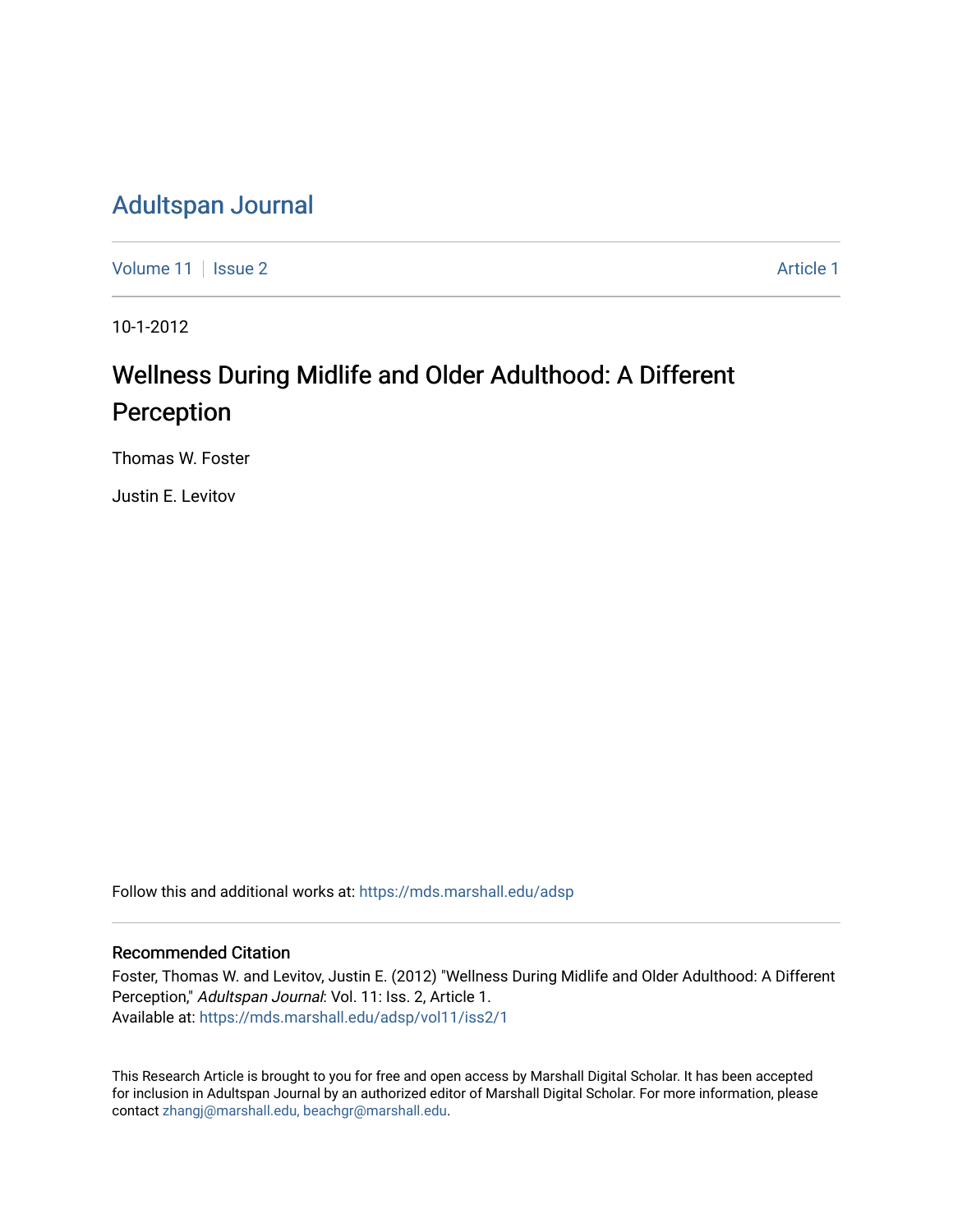Received 01/26/12 Revised 04/13/12 Accepted 04/18/12

**articles** . . . . . . . . . . . . . . . .

# **Wellness During Midlife and Older Adulthood: A Different Perception**

# **Thomas W. Foster and Justin E. Levitov**

*The authors explored how midlifers and older adults perceive wellness by factor analyzing the Perceived Wellness Survey (PWS; Adams, Bezner, & Steinhardt, 1997). Results indicated a 4-factor solution different from the 6 originally proposed wellness dimensions of the PWS, suggesting that wellness perceptions change as people age. Suggestions for further research are proposed.* 

*Keywords:* wellness, Perceived Wellness Survey, midlifers, older adults, counseling

Do midlifers and older adults perceive wellness differently than existing wellness models portray? If they do, what are the implications for treatment? Although counselors may have a heightened interest in these questions because the concept is so central to their profession, answers to these questions are also valuable because the population of midlifers and older adults in the United States continues to increase (Committee for Economic Development, 1999; National Institute on Aging, 2006). With these demographic changes, the need for mental health services will grow (National Institute of Mental Health, 2005), and counselors will be called to help midlifers and older adults adjust to the challenges of aging.

Wellness delineates professional counseling from other mental health disciplines. Many definitions and models of wellness exist (Adams, Bezner, & Steinhardt, 1997; Archer, Probert, & Gage, 1987; Ardell, 1988; Dunn, 1961; Myers, Sweeney, & Witmer, 2000) and all share the concept that wellness is multidimensional in nature, encompassing dimensions such as the physical, mental, social, and spiritual. Wellness and wellness counseling help to define the counseling profession (Myers, 1992; Myers & Sweeney, 2004; Sweeney, 2001; 20/20: A Vision for the Future of Counseling, 2010, para. 2) and offer a unique guide to professional counselors' practice. Like most terms that define

*Thomas W. Foster and Justin E. Levitov, Counseling Department, Loyola University New Orleans. Correspondence concerning this article should be addressed to Thomas W. Foster, Counseling Department, Loyola University New Orleans, 6363 Saint Charles Avenue, New Orleans, LA 70118 (e-mail: tfoster@loyno.edu).* 

*© 2012 by the American Counseling Association. All rights reserved.* **66 ADULTSPAN***Journal October 2012 Vol. 11 No. 2*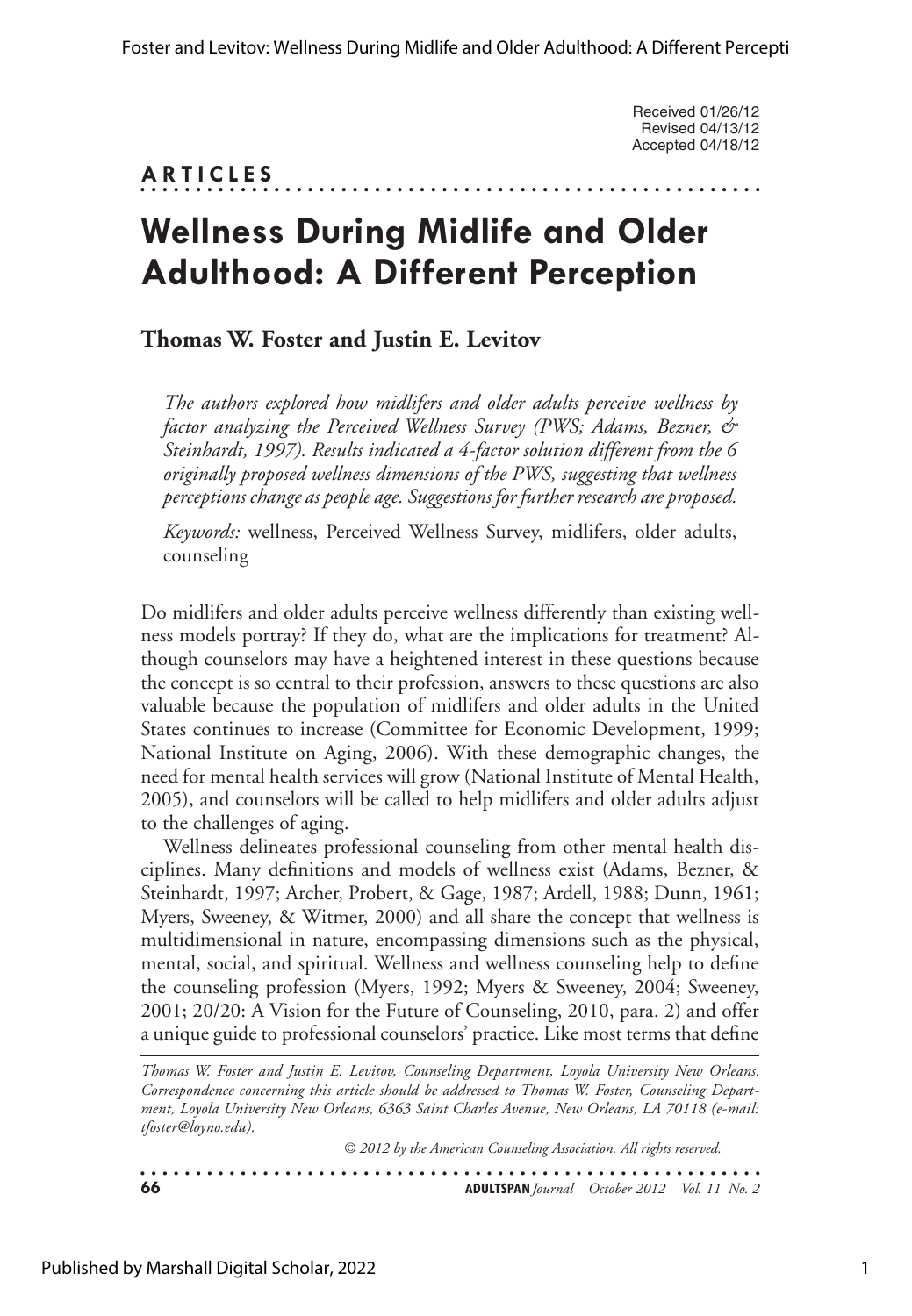elements of the human experience, *wellness* is a plastic concept. In other words, how individuals perceive wellness changes over time.

However, current wellness models do not account for developmental changes that would transform their structure and applicability with clients. For example, the Perceived Wellness Model (PWM; Adams et al., 1997) is a recently developed model consisting of six discrete theoretically (systems and salutogenic theory) derived wellness dimensions: (a) physical, (b) psychological, (c) emotional, (d) spiritual, (e) intellectual, and (f) social. These dimensions operate independently, but also coexist within a larger system and contribute to overall wellness. The problem with the PWM is that most of the research that attempted to substantiate the existence and discreteness of these dimensions was conducted using a younger sample, and no research exists that focuses on an older population. From a clinical perspective, this poses a standard of care issue for any counselor who would use a wellness model designed for younger adults with older clients. Would an older client see the psychological, emotional, and intellectual dimensions of wellness the same way as a younger client? If not, what clinical implications would this present if a counselor assumed that an older client did and based his or her treatment on this false assumption?

#### **Wellness Over the Life Span**

The life span development literature provides some theoretical explanation for why wellness perceptions might change over time. As individuals move across the life span, they experience many life events and challenges that will modify their view of wellness. For instance, Erikson (1959/1980) noted within his psychosocial theory that specific goals must be met within each of the eight life stages to successfully advance to the next stage. Individuals in the identity versus role confusion stage strive to develop a positive and independent identity, whereas those in the intimacy versus isolation stage seek to meet the goal of developing intimate and loving relationships with others. Both of these goals associate with and contribute to an individual's sense of wellness (Myers & Sweeney, 2004), but their levels of importance vary depending on where a person lies on the life span. This concept also applies to midlife and older adulthood. Midlifers struggle with generativity versus stagnation, with the goal being to help create a positive change in others, whereas older adults face ego integrity versus despair, working to gain a sense of fulfillment about their lives (Erikson, Erikson, & Kivnick, 1986). Both goals to help others and find life satisfaction contribute to overall wellness, but from Erikson's perspective, these goals weigh differently at certain times of life and thus change how individuals perceive wellness.

Another life span theory that explains how wellness perceptions change is the Model of Optimization in Primary and Secondary Control (Heckhausen, 1999; Heckhausen & Schulz, 1993). Some researchers see control as a part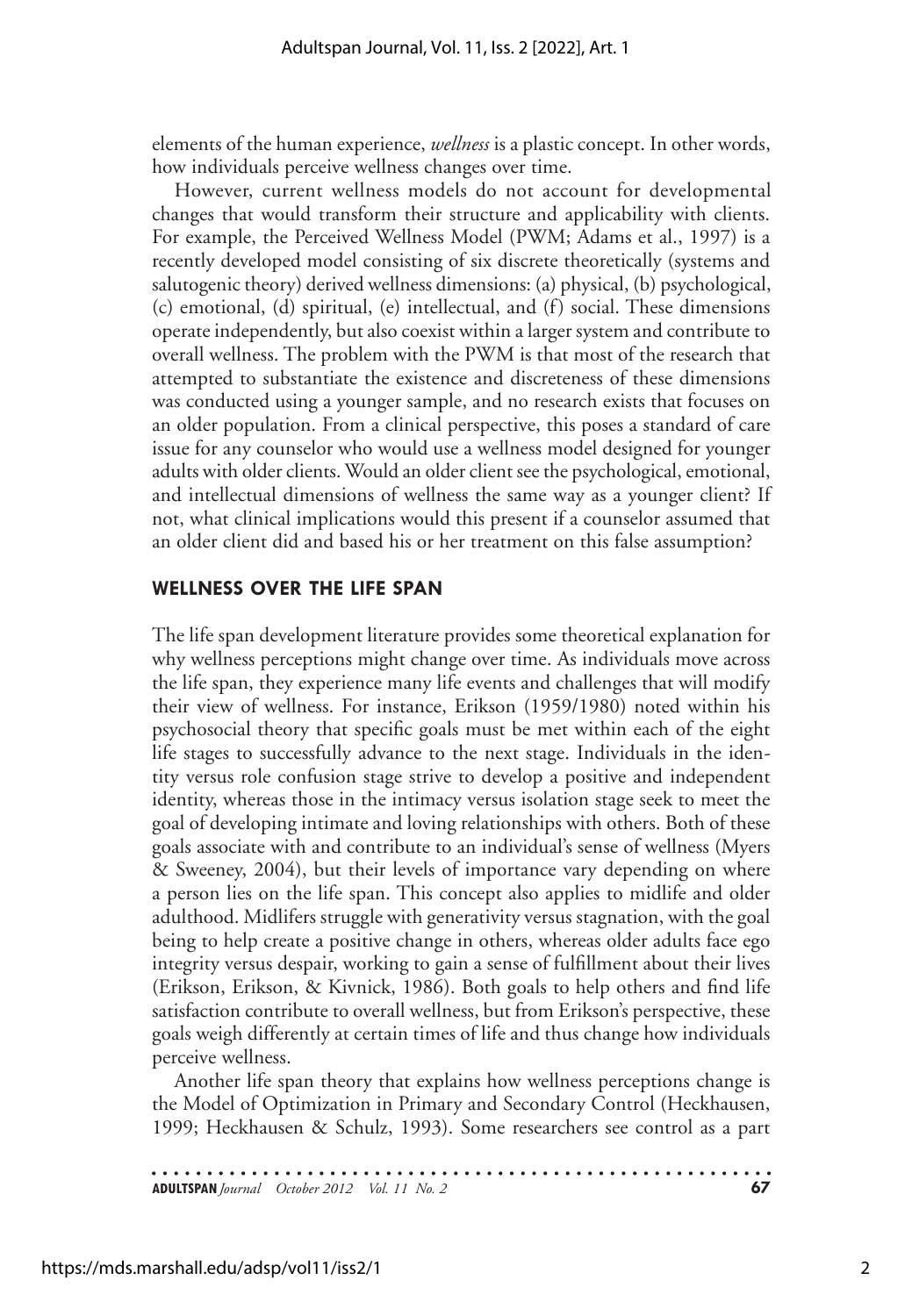of wellness (Myers & Sweeney, 2004) and how individuals of all ages must exercise some amount of primary control to achieve emotional satisfaction (Heckhausen, Wrosch, & Schulz, 2010). *Primary control* is defined as changing one's environment to make it congruent with one's desires (Rothbaum, Weisz, & Snyder, 1982). As individuals age, their primary control decreases as their need to maintain control remains. Normally, midlifers and older individuals will compensate for this loss by using secondary control strategies. Heckhausen et al. (2010) redefined the concept of secondary control, seeing it as a mechanism that either supports primary control strategies or, more important, helps an individual disengage from unattainable goals by redefining expectations and moving motivational resources to other endeavors. Therefore, as individuals age, they modify their use of control strategies and thus change how control influences wellness. For instance, young adults who mainly use primary control strategies may also report a higher wellness level, whereas older adults may possess little primary control in life but still report a high wellness level because they use secondary control strategies. Their criteria and perceptions of wellness will change because they adjusted their use of control.

# **Purpose of This Study**

Taken together, these theories of development lend credence to the possibility that individuals' perceptions of wellness change as they age. These theories also suggest where the changes may be located and how they may change over time. However, at this time, no wellness model exists that specifically depicts how midlifers and older adults perceive wellness. Wellness models substantiated by research was typically done using a large sample of individuals from all points on the life span (Myers & Sweeney, 2004), which may overlook differences in wellness perceptions based on age. By analyzing the construct validity of an existing wellness instrument using a midlife and older adult sample, we sought to gain some insight into how midlifers and older adults perceive wellness. The Perceived Wellness Survey (PWS; Adams et al., 1997) is a wellness instrument based on the PWM and is intended to measure overall wellness and each wellness dimension of the PWM using six subscales (i.e., Physical, Psychological, Emotional, Spiritual, Social, and Intellectual). We performed an exploratory and confirmatory factor analysis of the PWS to determine whether midlifers and older adults produced different factor scores from those of the originally proposed subscales of the PWS. We used the following research questions to guide our study:

*Research Question 1*: Are the subscales of the PWS different when applied to a midlife/aging population?

*Research Question 2*: If such differences exist, how would these differences be explained using Erikson's (1959/1980) psychosocial theory of development?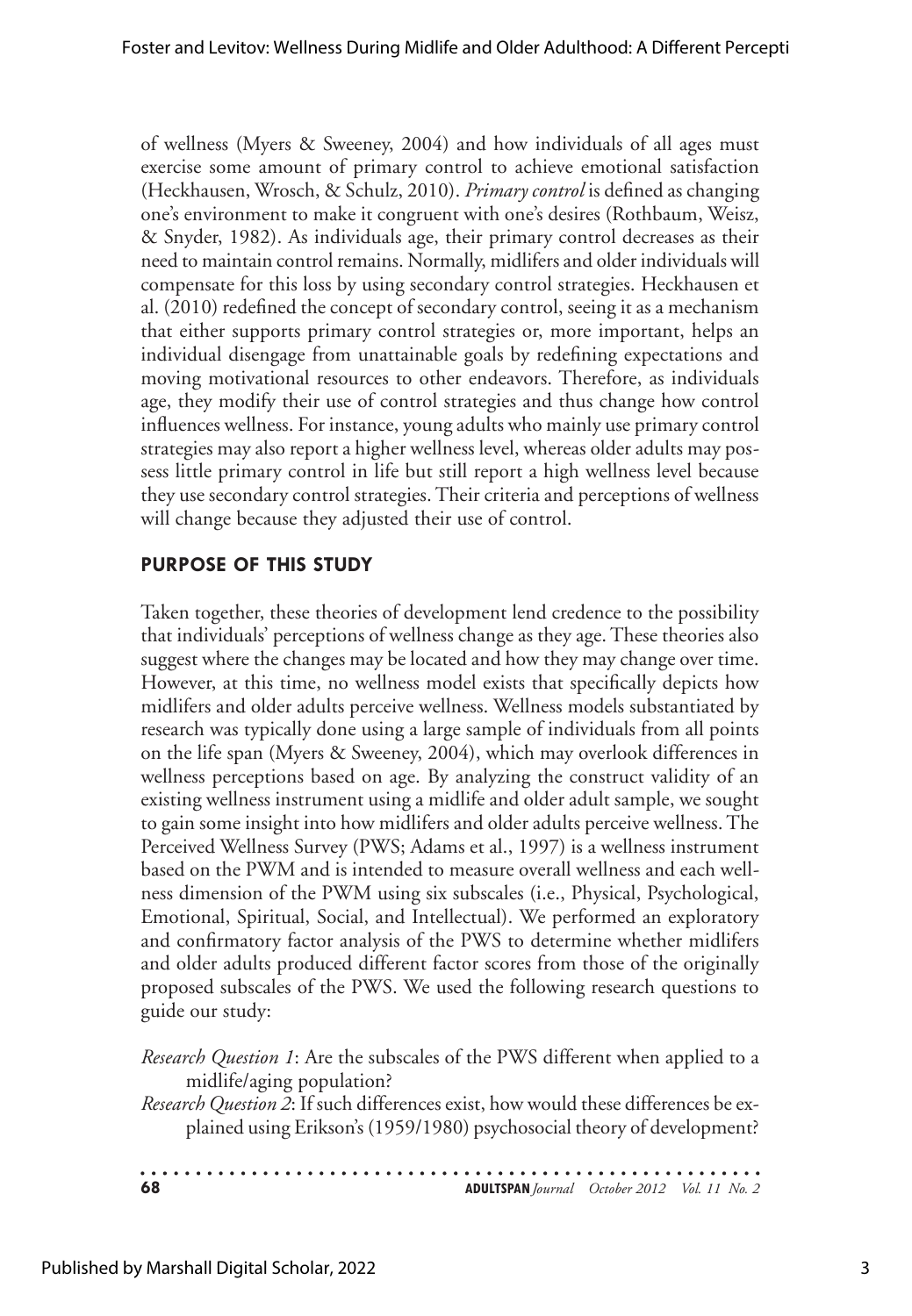#### **Method**

#### **Participants**

Participants (*N* = 170) were recruited from the northeast Ohio region through a convenience sample. The mean age for all participants was 60 years (*SD* = 5.13). Forty-seven percent of participants (*n* = 80) ranged between 50 to 59 years and fell within the time of midlife (Menon, 2001), whereas 51% (*n* = 87) were between 60 and 78 years old and qualified as older adults. Three participants did not give their age. Sixty-four percent of participants (*n* = 108) were male, and  $36\%$  ( $n = 62$ ) were female. When asked about with which racial group they identified, 95% (*n* = 161) of participants reported European American, 3% (*n* = 5) reported African American, and 2% (*n* = 4) reported Asian American.

Overall, participants revealed a diverse range of education levels, with their highest reported degrees pertaining to a high school diploma (*n* = 30), some college ( $n = 46$ ), a bachelor's degree ( $n = 43$ ), a master's degree ( $n = 32$ ), and a doctorate (*n* = 19). Regarding job type, 95% of participants labeled themselves as working in a white-collar career, such as management (*n* = 37), professional  $(n = 65)$ , service industry  $(n = 30)$ , sales  $(n = 7)$ , and administration  $(n = 23)$ ; 5% of participants listed their jobs as blue collar, working in farming (*n* = 1), construction  $(n = 1)$ , installation  $(n = 1)$ , and production  $(n = 5)$ . Participants' annual income was as follows:  $10\%$  ( $n = 17$ ) reported earning \$0–\$39,999; 34% (*n* = 58) reported earning \$40,000–\$79,999; 31% (*n* = 53) reported earning \$80,000–\$119,999; and 25% (*n* = 42) reported earning more than \$120,000. With respect to marital status,  $84\%$  ( $n = 143$ ) were married, with the remainder reporting being single (*n* = 7), engaged in a relationship (*n* = 7), separated (*n*  = 2), divorced (*n* = 9), or widowed (*n* = 2).

#### **Instrument**

The PWS contains 36 items and takes 15 minutes to complete (Adams et al., 1997; Harari, Waehler, & Rogers, 2005). Each of the six subscales contains six items. Each subscale represents a specific dimension of the PWM. Items are rated on a Likert-type scale ranging from 1 = *very strongly disagree* to 6 = *very strongly agree* (Bezner, Adams, & Whistler, 1999). After items are scored, the PWS provides an overall composite score of wellness and six subscale scores. Composite scores range from 3 to 29, with higher scores suggesting a higher level of wellness. The items making up the six subscales are randomly ordered in the test instrument.

The research demonstrating the PWS's psychometric validity is mixed. Adams, Bezner, Garner, and Woodruff (1998) found the PWS to possess adequate temporal stability ( $r = .73$  [university students],  $r = .81$  [business employees]), construct validity, and discriminant validity. Adams et al. (1997) found adequate internal consistency in the overall wellness score of the PWS ( $\alpha$  = .91), as well as the subscales: Physical ( $\alpha$  = .81), Spiritual ( $\alpha$  = .77), Emotional ( $\alpha$  = .74),

. . . . . . . . . . **ADULTSPAN***Journal October 2012 Vol. 11 No. 2* **69**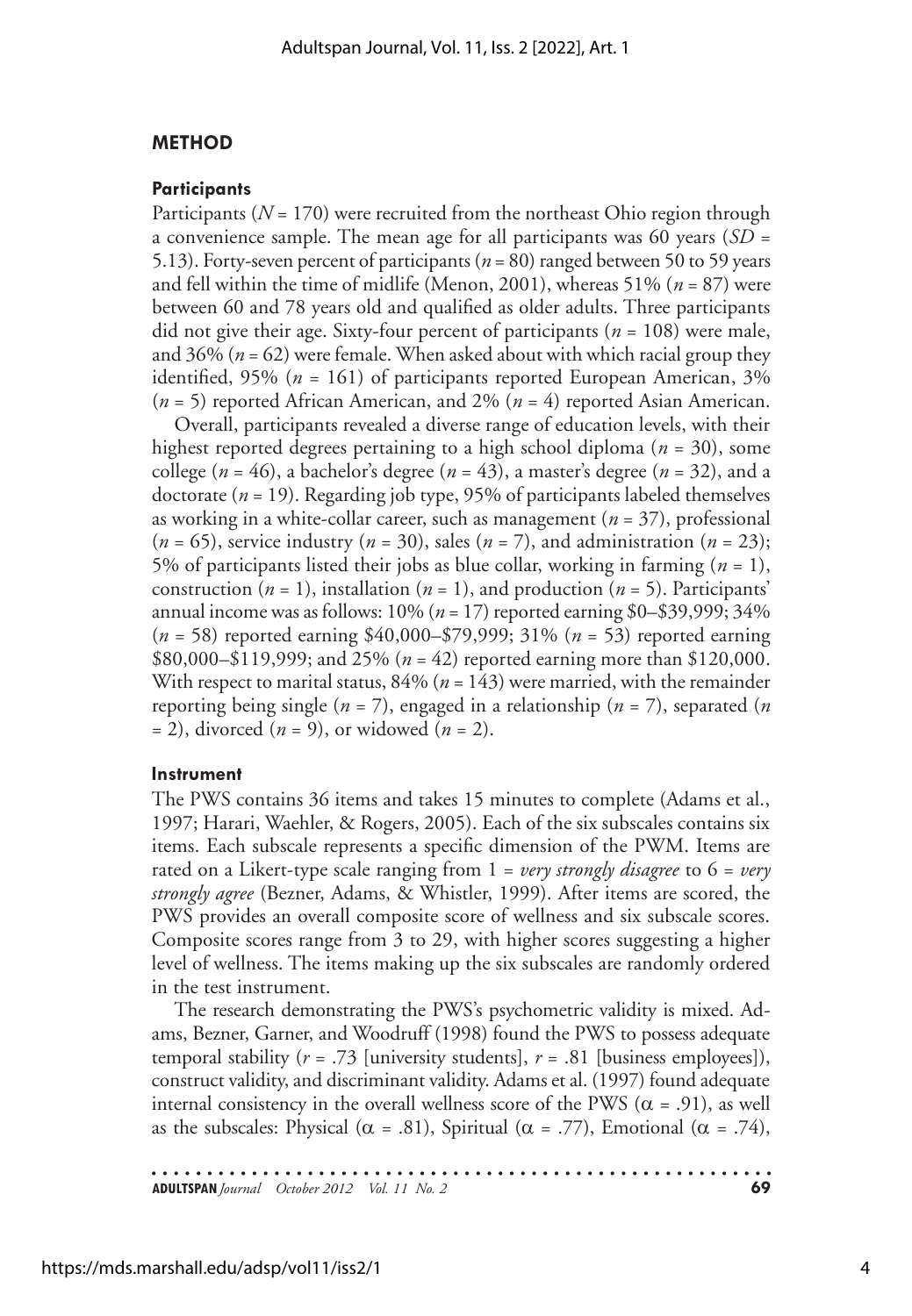Psychological ( $\alpha$  = .71), Intellectual ( $\alpha$  = .64), and Social ( $\alpha$  = .64). However, Adams et al. (1997) concluded through a factor analysis using younger participants that the PWS subscales produced moderately high intercorrelations because of the nature of the items, suggesting a unidimensional measurement of wellness and a reconsideration to reassess the existing subscales.

Other researchers have obtained similar results. Harari et al. (2005) examined the PWS to evaluate overall, subscale, and criterion validity using a younger sample of participants. Controlling for impression management, Harari et al. found high internal consistency ( $\alpha$  = .91) and adequate criterion validity when they compared the PWS with other mental health measures, such as the Beck Depression Inventory–II ( $R^2$  = .29), the Beck Anxiety Inventory ( $R^2$  = .11), and the Hopkins Symptom Checklist–21 ( $R^2$  = .18), but their factor analytic results failed to produce all six subscales. For our study, the internal reliability was adequate (Cronbach's  $\alpha$  = .93).

### **Procedure**

Survey packets were distributed to local businesses, social clubs, schools, universities, mailing lists, and churches that agreed to participate. The survey packets contained an informed consent letter; the PWS; a demographic form; a self-addressed, stamped postcard; and a stamped return envelope. The PWS and demographic form were randomized to minimize any influence one may have had on the other (Fowler, 2002). Participants who completed their survey packets and mailed them back had the opportunity to enter into a drawing to receive one of six \$25 gift cards. Although midlife ranges from 40 to 60 years old (Menon, 2001), we were interested in understanding wellness during the second half of midlife and older adulthood and required participants be 50 years or older to participate in this study.

Survey packets were given to representatives (e.g., clergy people and human resources) of the noted institutions. These representatives distributed the packets to individuals meeting the criteria for the study within their respective institution. Individuals who chose to participate returned their completed packets using the provided self-addressed, stamped envelope. The directions asked participants not to put a return name or address on the envelope to preserve their anonymity; however, if participants wished to take part in the monetary incentive, they mailed in the postcard (separate from the survey packets they returned) identifying their names and addresses. All names and addresses remained confidential and were destroyed after selection of the six gift card winners.

# **Results**

In response to our research questions, we completed both a scree test (see Figure 1) and an analysis of the eigenvalues. The scree test offered the most practical and useful solution. On the basis of these results, we factor analyzed the correlation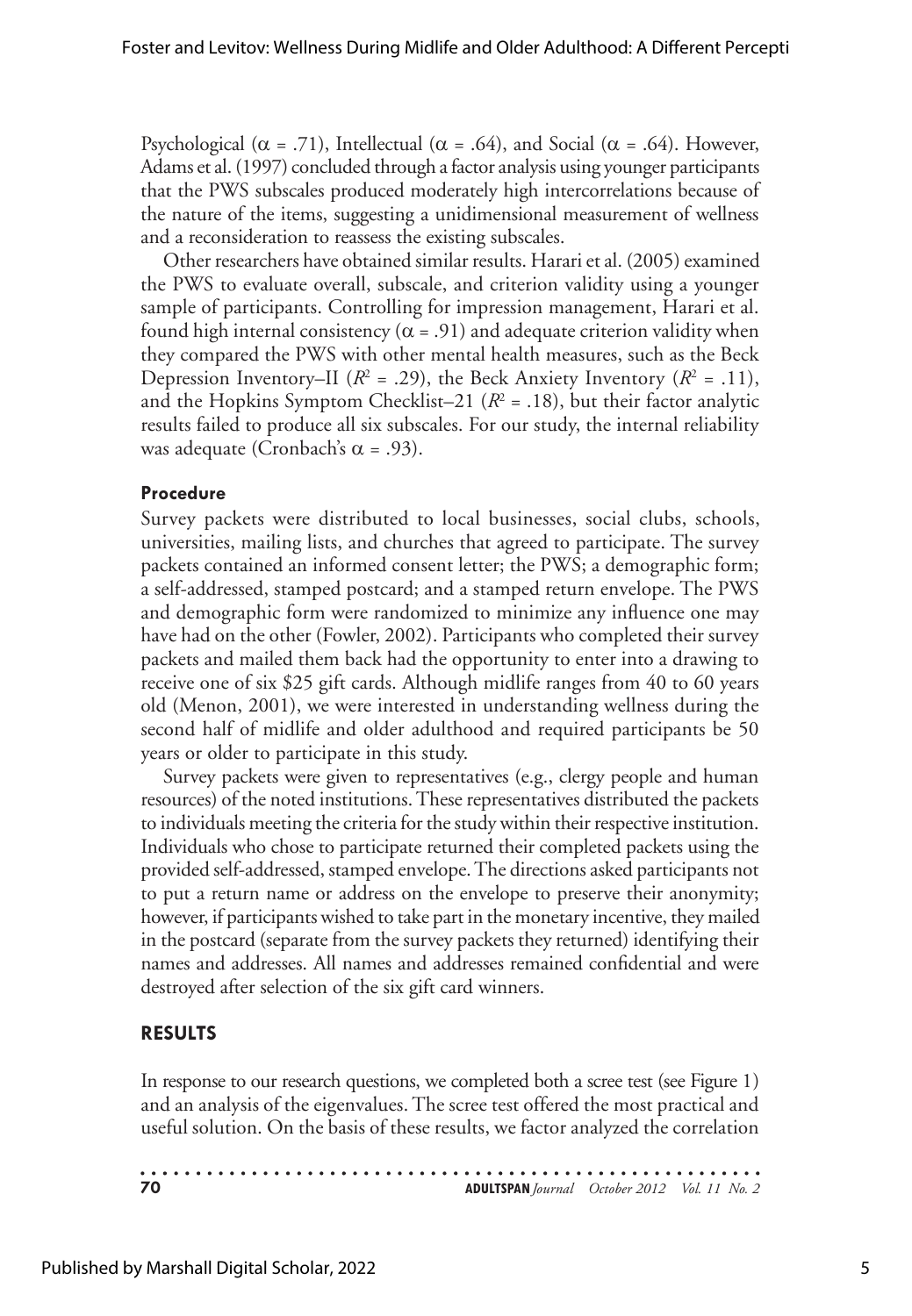

matrix with the number of factors set to four. We performed an exploratory and confirmatory factor analysis by calculating both a varimax and a promax solution. The similarities between the two were noteworthy. We subsequently selected the varimax solution because it offered the most parsimonious result and the varimax criterion is the solution that is most reproducible (for a more detailed discussion, see Thompson, 2004). Table 1 presents the four-factor varimax rotated factor matrix. Finally, factor score coefficients were also calculated. They are available upon request from the first author if readers wish to use those coefficients to score administrations of the PWS using this solution.

An analysis of the four-factor solution identified names for each factor. Although some items were multivocal (factor pattern coefficients of |.30| or greater on more than one factor), we placed each item with the factor with which it rated the highest.

The first factor was termed *Optimism* because it embodies the tendency to take the most hopeful view of life events. Twelve items from the PWS had factor pattern coefficients of |.30| or greater (see Table 1). We named Factor 1 *Optimism* because the nature of the items' associated fit; themes found within the items revolved around the themes of purpose, mission, intellect, a positive view of the future, security, and expecting the best. Items from five of the six (originally proposed by Adams et al., 1997) subscales correlated to this factor: Intellectual, Psychological, Spiritual, Social, and Emotional.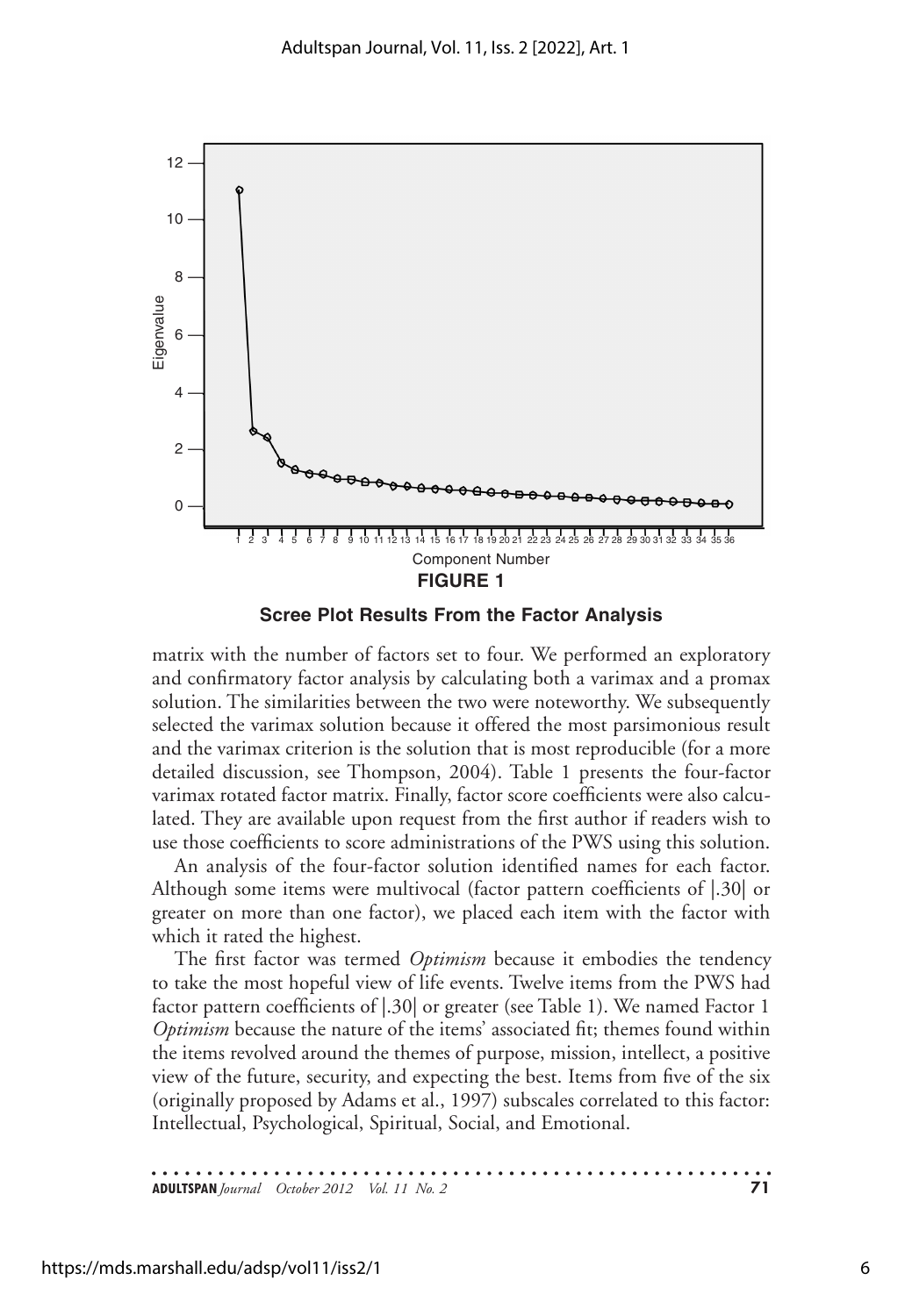| Item                                   | Factor 1 | Factor 2 | Factor 3 | Factor 4 |
|----------------------------------------|----------|----------|----------|----------|
| $\overline{6}$                         | .68      |          |          |          |
| 13                                     | .68      |          |          |          |
| 19                                     | .67      |          |          |          |
| $\overline{5}$                         | .60      |          |          |          |
| 30                                     | .60      |          |          |          |
| $18$                                   | .59      |          |          | .36      |
| $\begin{array}{c} 8 \\ 35 \end{array}$ | .56      |          |          | .32      |
|                                        | .56      | .42      |          |          |
| 23                                     | .54      |          |          | .30      |
| 26                                     | .52      | .32      | .33      |          |
| $\mathbf{1}$                           | .51      | .45      |          |          |
| 15                                     | .50      |          |          | .39      |
| 14                                     |          | .65      |          |          |
| 25                                     |          | .65      |          |          |
| 29                                     |          | .65      |          |          |
| 36                                     | .35      | .64      |          |          |
| 20                                     |          | .63      |          |          |
| 11                                     |          | .60      |          | .31      |
| $\begin{array}{c} 2 \\ 12 \end{array}$ |          | .59      |          |          |
|                                        |          | .54      |          |          |
| $\overline{7}$                         |          | .52      |          |          |
| 17                                     |          | .50      |          |          |
| 31                                     |          | .48      |          |          |
| 16                                     |          |          | .81      |          |
| 22                                     |          |          | .74      |          |
| $\overline{4}$                         |          |          | .68      |          |
| 34                                     |          | .36      | .62      |          |
| 28                                     |          | .30      | .61      |          |
| 10                                     | .32      |          | .55      |          |
| 32                                     | .38      |          | .43      |          |
| $\boldsymbol{9}$                       |          |          |          | .69      |
| 21                                     | .34      |          |          | .67      |
| 33                                     |          |          |          | .67      |
| $\ensuremath{\mathsf{3}}$              | .40      |          |          | .49      |
| 24                                     | .34      |          |          | .42      |
| 27                                     |          | .36      |          | .38      |

|--|--|

**Four-Factor Varimax Solution for the Perceived Wellness Survey**

*Note.* Although some items were multivocal (factor pattern coefficients of |.30| or greater on more than one factor), each item was placed with the factor with which it rated the highest. Factor 1 = Optimism; Factor 2 = Existential Despair; Factor 3 = Physical; Factor 4 = Family/Friends.

The second factor, termed *Existential Despair*, represents a more negative perspective about life. The 11 items with factor pattern coefficients of |.30| or greater created themes related to hopelessness, self-degradation, and inferiority. Items from four of the six subscales (Adams et al., 1997) correlated to this factor: Intellectual, Psychological, Spiritual, and Emotional.

We named the third factor *Physical* because it primarily addresses individuals' perceptions of their health in the past, present, and future. Seven items on this factor had factor pattern coefficients of |.30| or greater; all six of the items related to physical wellness (from the Physical subscale originally proposed by

| 72 | <b>ADULTSPAN</b> Journal October 2012 Vol. 11 No. 2 |  |
|----|-----------------------------------------------------|--|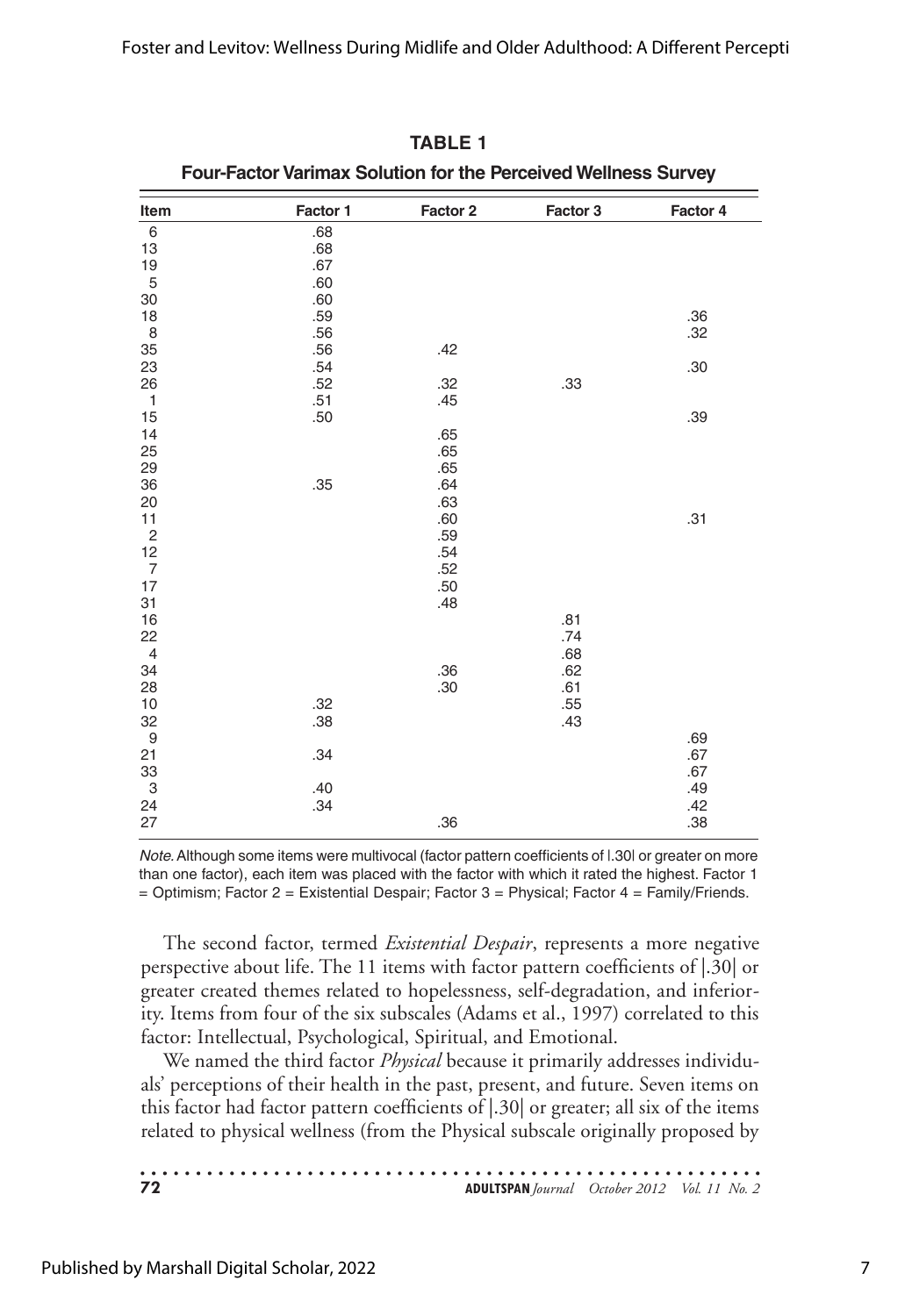Adams et al., 1997) were present, as well as one item initially proposed under the Emotional dimension of wellness.

The final factor was termed *Family/Friends* because it primarily dealt with items asking individuals to rate their relationships with family and friends. Six items on this factor had factor pattern coefficients of |.30| or greater; five related to the Social subscale proposed by Adams et al. (1997), and one related to the Intellectual subscale.

#### **Discussion**

We suggest that, on the basis of our sample, the PWS offers a four-factor solution to explain how midlifers and older adults perceive wellness. Here, we discuss these findings.

On the basis of our findings, we propose that midlifers and older adults perceive wellness differently than the PWM describes (Adams et al., 1997). The PWM listed six theoretically discrete dimensions of wellness, but we found that only two of the six original dimensions of the PWM existed within our sample, namely, Physical and Social (i.e., Family/Friends). Thus, midlifers and older adults do not distinguish the wellness dimensions of Emotional, Intellectual, Psychological, and Spiritual as separate entities but integrate these into two dimensions that make up the factors of Optimism and Existential Despair. Specifically, these two new dimensions both consist of items that describe emotional, intellectual, psychological, and spiritual wellness but differ in terms of positive and negative perceptions. Thus, although the PWM proposes that wellness be divided in terms of content (e.g., emotional vs. psychological), midlifers and older adults integrate these dimensions and evaluate them as possible successes or failures.

The factors of Optimism, Existential Despair, and Family/Friends lend credibility to Erikson's (1959/1980) two final stages of psychosocial development. During the ego integrity versus despair stage, individuals examine their lives and search for a sense of fulfillment, reconciliation, and meaning; success at this stage leads to wisdom, whereas failure can result in despair (Erikson et al., 1986). High scores on the Optimism factor suggest that individuals succeeded during this stage, because the items of this factor are positive (e.g., "I always look on the bright side of things"; "In the past, I have expected the best"; "I believe there is a real purpose for my life"; and "It seems that my life has always had purpose"). In contrast, high scores on the Existential Despair factor suggest that individuals struggle with finding fulfillment and meaning, because the items of this factor are all negative (e.g., "I sometimes think I am a worthless individual," "I have felt in the past that my life was meaningless," "Sometimes I don't understand what life is all about," and "Life does not hold much future promise for me"). Thus, the factors of Optimism and Existential Despair capture the essence of Erikson's last stage of development and suggest that midlifers 50 to 59 years old are also contemplating these issues.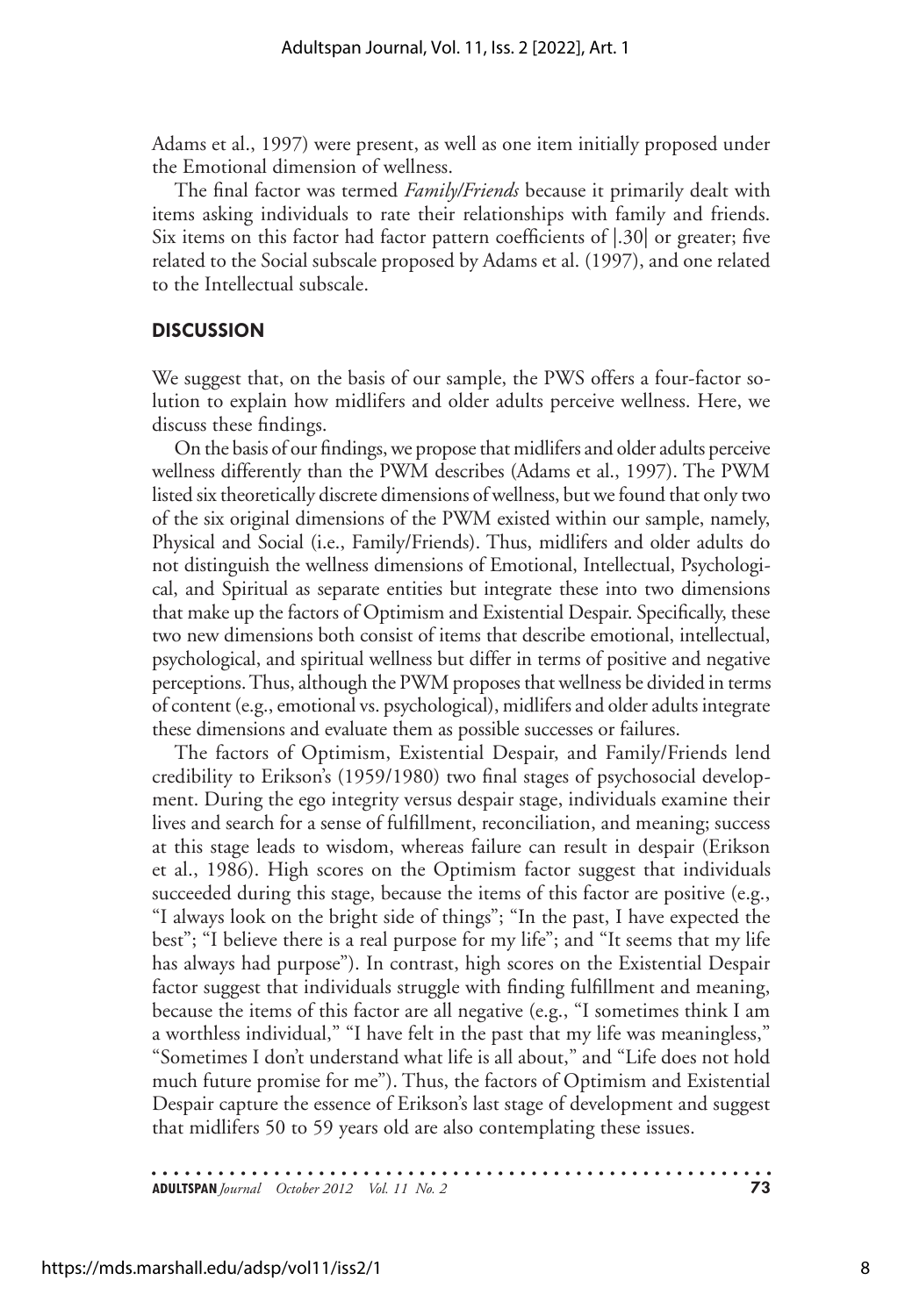The ego integrity versus despair stage is also a time when individuals reflect on past and current relationships with family and friends, celebrating successful relationships and mending strained ones (Erikson et al., 1986). The factor of Family/Friends represents this stage because relationships are still important during this time of life. Midlifers and older adults not only may want to reconcile estranged relationships, but also may wonder who will care for them if they become disabled. The highest scoring items of the Family/Friends factor suggest this: "Sometimes I wonder if my family will really be there for me when I am in need," "My family has been available to support me in the past," and "My friends will be there for me when I need help."

During the generativity versus stagnation stage, individuals attempt to contribute to others—typically future generations—for the betterment of society. Often, individuals at this stage of life seek to make their lives matter, usually through career endeavors and/or parenthood (Erikson, 1959/1980). Success during this stage results in feelings of helpfulness and achievement, whereas failure produces a superficial connection with the world. High scores on the Optimism factor suggest that individuals have achieved a sense of generativity (e.g., "In general, I feel confident in my abilities"; "I feel a sense of mission about my future"; and "My friends know they can always confide in me and ask for advice"), whereas high scores on the Existential Despair factor imply an association with stagnation (e.g., "There have been times when I felt inferior to most of the people I knew," "I rarely count on good things happening to me," and "My life has often seemed devoid of positive mental stimulation"). In summary, these four factors provide evidence that midlifers and older adults perceive some dimensions of wellness as distinct (i.e., Family/Friends and Physical), but other wellness factors as integrated and evaluative in nature. This evaluative perspective is explained by using Erikson's (1959/1980) last two stages of psychosocial development, where individuals begin to reflect on their own abilities, contributions, and overall lives.

# **A Need for Future Research**

The current study only begins to reveal the perception of wellness during midlife and older adulthood, and many other questions must be answered so counselors can effectively use wellness counseling with these age groups. One possible inquiry that addresses a limitation of our study is factor analytic research on the PWS that separates the midlife and older adult populations. Our sample included both populations, and it is possible differences exist between how midlifers and older adults perceive wellness. If differences existed, they would make a clearer distinction between the age groups and possibly produce a higher standard of care.

Second, further research must consider diversity matters when understanding wellness in the midlife and older adult populations. Although our research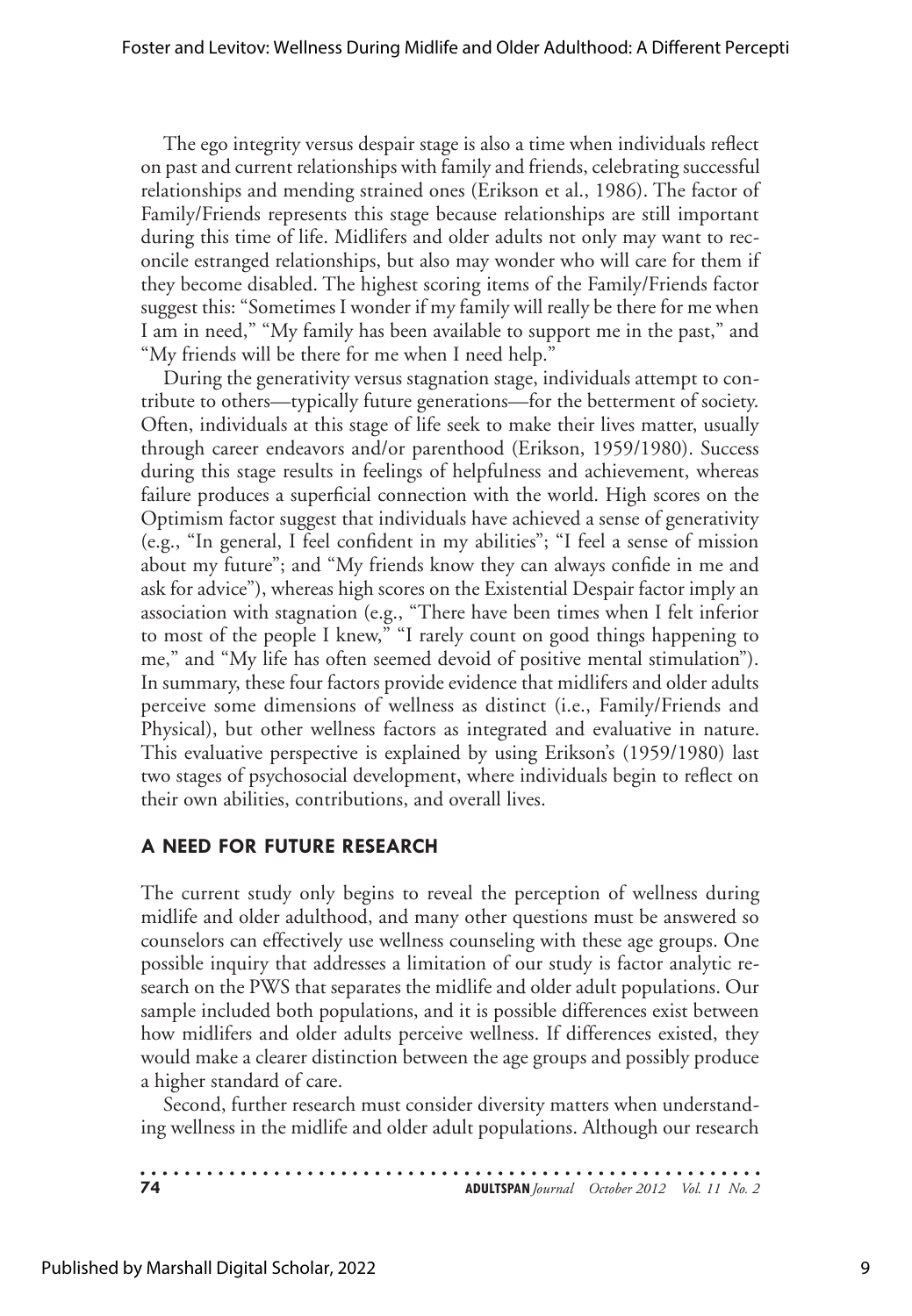provided an adequate starting point to study wellness perceptions of midlifers and older adults, our sample focused primarily on European American men from a higher socioeconomic status. Further research could focus on how midlife and older adult minority groups perceive wellness, specifically how groups differ on the basis of race, ethnicity, gender, sexual orientation, socioeconomic status, and religious/spiritual beliefs. Understanding these different wellness perceptions would create more competent multicultural counseling strategies, providing counselors with more culturally accurate wellness models to use instead of ones primarily based on Eurocentric perspectives.

Last, research is needed to understand how these newly emerging wellness perceptions of midlifers and older adults relate to other clinical variables, such as depression, anxiety, self-worth, and personality. Understanding the intricate relationships between these variables will help counselors appreciate the complexity of aging and will move the therapeutic process in a meaningful direction for the client.

### **Conclusion**

Do midlifers and older adults perceive wellness differently than existing wellness models portray? We surveyed a total of 170 midlifers and older adults using the PWS, and using an exploratory and confirmatory factor analysis, we found that they do perceive wellness differently. Instead of the original six factors emerging, four factors resulted from the analysis: Optimism, Existential Despair, Family/Friends, and Physical. The factors of Optimism and Existential Despair are integrative and evaluative in nature, which can be explained by the last two stages of Erikson's (1959/1980) psychosocial theory of development. Researchers must continue to explore how midlifers and older adults perceive wellness as separate groups, consider multicultural dimensions (e.g., race, ethnicity, gender, and sexual orientation), and study how other clinical constructs (e.g., depression, anxiety, and personality) relate with their wellness perceptions to provide an adequate standard of care for the current and future aging populations.

#### **References**

Adams, T., Bezner, J., Garner, L., & Woodruff, S. (1998). Construction validation of the Perceived Wellness Survey. *American Journal of Health Studies, 14,* 212–219.

Adams, T., Bezner, J., & Steinhardt, M. (1997). The conceptualization and measurement of perceived wellness: Integrating balance across and within dimensions. *American Journal of Health Promotion, 11,* 208–218.

Archer, J., Probert, B. S., & Gage, L. (1987). College students' attitudes toward wellness. *Journal of College Student Personnel, 28,* 311–317.

Bezner, J. R., Adams, T. B., & Whistler, L. S. (1999). The relationship between physical activity and indicators of perceived wellness. *American Journal of Health Studies, 15,* 130–138.

Ardell, D. B. (1988). *Planning for wellness: A commitment to personal excellence* (3rd ed.). Dubuque, IA: Kendall/Hunt.